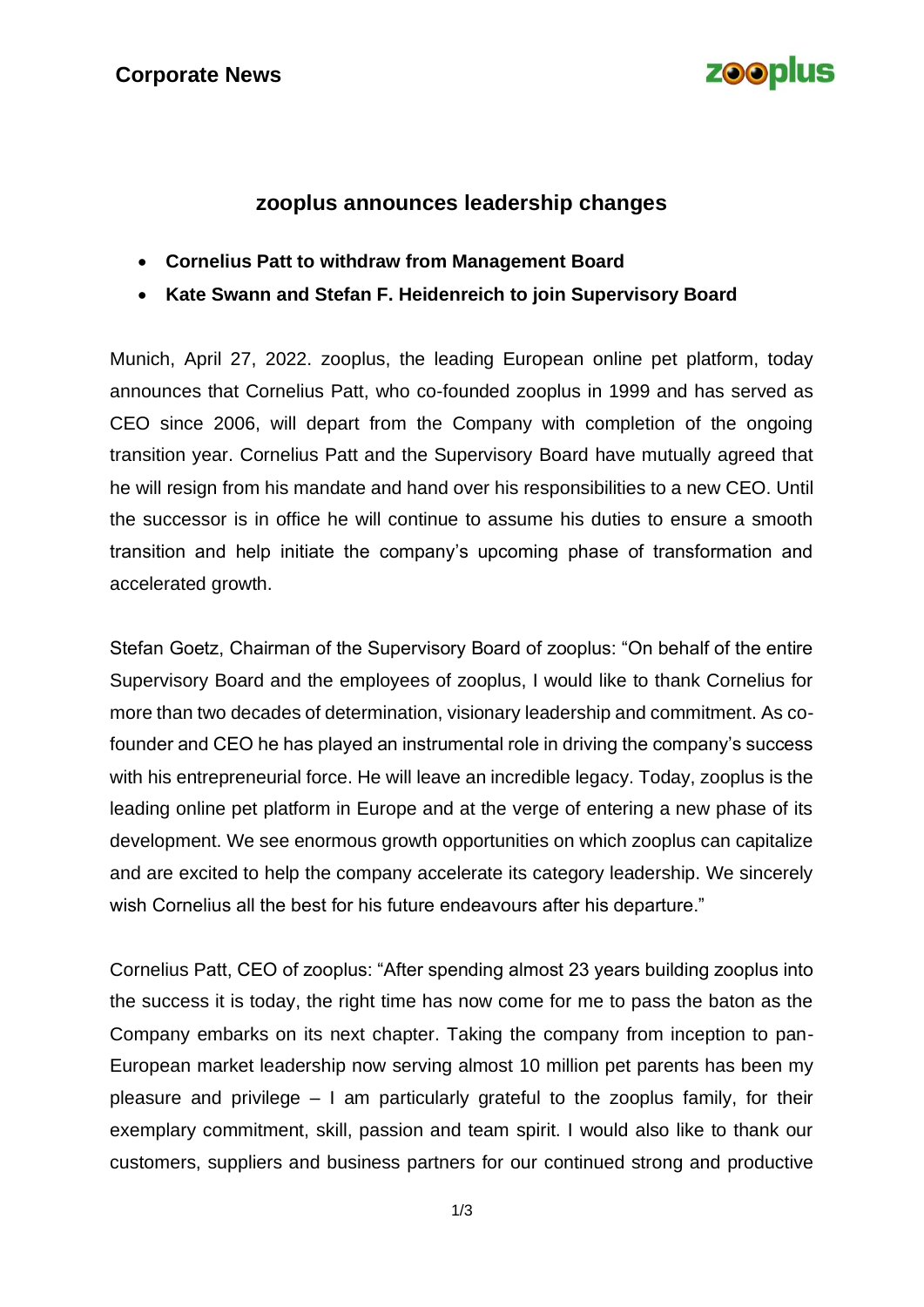# **zooplus**

relationships. With its outstanding team, two blue chip shareholders who are strongly aligned with our vision and the dynamically growing pet e-commerce market, zooplus' future has never been brighter."

zooplus further announces the appointment of two new Supervisory Board members as of May 19, 2022: Kate Swann (former CEO of WH Smith) and Stefan F. Heidenreich (former CEO of Beiersdorf).

Kate Swann has more than 30 years of experience in top management positions with broad expertise in retail. She served as CEO of SSP Group plc from 2013 until 2019 and as CEO of WH Smith from 2003 until 2013. Today she acts as Chairperson of IVC Evidensia, Beijer Ref, Moonpig and Parques Reunidos.

Stefan F. Heidenreich brings a wealth of experience in the consumer packaged goods industry. He was CEO of Hero from 2004 until 2011 and CEO of Beiersdorf AG between 2012 and 2019. Stefan currently serves as Chairman of Schulke & Mayr and board member at Ottobock and Galderma, as well as an advisor to Salesforce Europe, Celonis and Perella Weinberg Partners.

#### **Company profile:**

zooplus SE is the leading online pet platform in Europe. Founded as a German startup in 1999, zooplus dedicated itself to the mission of creating moments of happiness between pets and pet parents across now 30 European countries. The comprehensive product range includes renowned international brands, popular local products as well as high-quality, exclusive own brand lines for pet food, accessories, care products, toys and much else for dogs, cats, birds, hamsters, horses, and many other furry and non-furry friends. In addition, zooplus customers benefit from exclusive loyalty programs, best value for money proposition, fast and reliable delivery as well as a seamless digital shopping experience, combined with a variety of interactive content and community offerings.

For further information about zooplus, please visit investors.zooplus.com or our international shop site at zooplus.com.